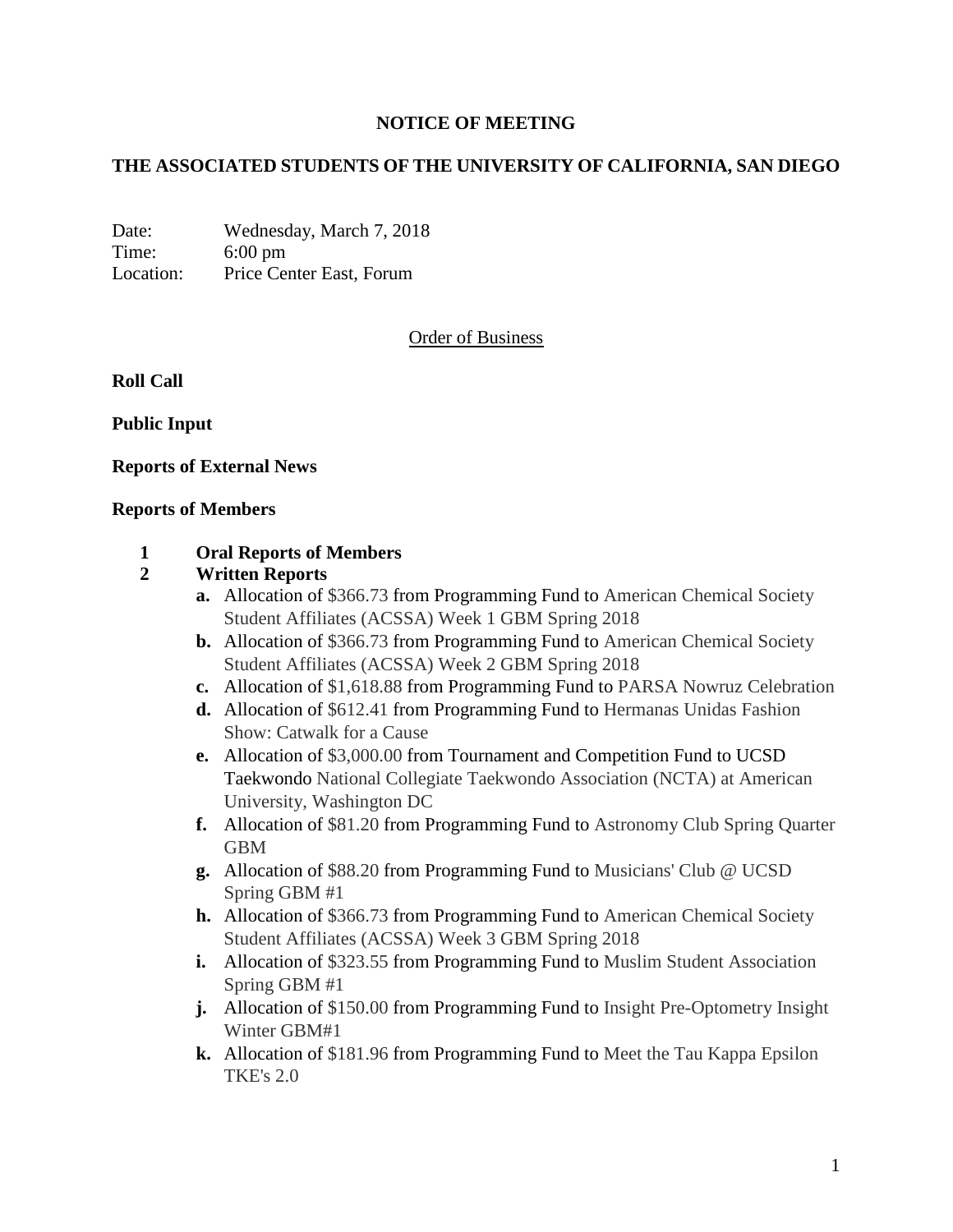- **l.** Allocation of \$199.34 from Programming Fund to Insight Pre-Optometry Insight Winter GBM#2
- **m.** Allocation of \$132.26 from Programming Fund to Biological Sciences Student Association (BSSA) Career Development Workshop
- **n.** Allocation of \$4,358.50 from Programming Fund to Japanese Student Association (JSA) Matsuri Festival
- **o.** Allocation of \$375.00 from Programming Fund to BSSA Spring GBM: Research Panel
- **p.** Allocation of \$852.00 from Programming Fund to Acts 2 Fellowship Spring Welcome Night
- **q.** Allocation of \$180.00 from Programming Fund to Left Coast Post Think Left
- **r.** Allocation of \$180.00 from Programming Fund to MedTalks Plastics and Reconstructive Surgery Seminar
- **s.** Allocation of \$191.99 from Programming Fund to SUMS Spring GBM
- **t.** Allocation of \$180.00 from Programming Fund to NETS Spring Quarter GBM 1
- **u.** Allocation of \$450.00 from Programming Fund to Triton Engineering Student Council HackXX 2018
- **v.** Allocation of \$900.00 from Programming Fund to Pan-Arab Student Association Arabian Nights
- **w.** Amount Remaining Under Senator Projects: \$11,401
- **x.** Allocation of \$45 to Senator Rea's Lets Talk TPS Event.
	- Andrew Thai

## **Reports of Senator Projects**

## **Question Time**

## **Reports of Committees**

**1** Legislative Committee

## **Special Orders**

**1** Special presentation by Zaid Mansuri regarding SFAC

## **Unfinished Business**

**New Business**

**Open Forum**

**Roll Call**